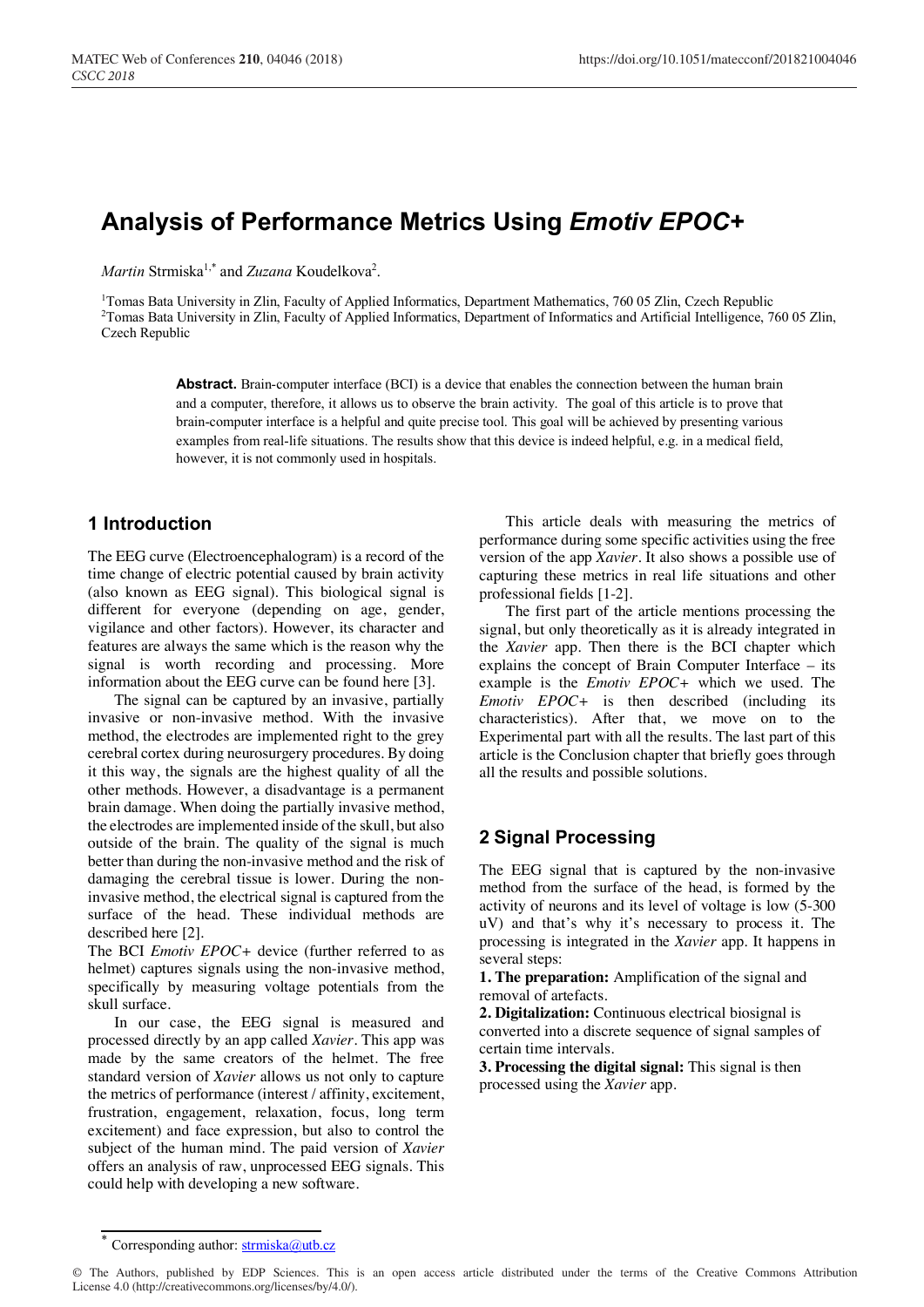### **3 Brain Computer Interface**

The BCI device enables the connection between the human brain and a computer. This device captures and analyses biological EEG signals to use them for controlling external devices and measuring performance metrics, but also to make rehabilitations much easier etc.

We can see the main principle of how the BCI device works in the picture (Fig. 1). At first, the brain activity is measured using electrodes. Then, the measured signal needs to get amplified. Although the BCI device is not very known yet, it does have a future of helping people who deal with poor health conditions. There are some other devices based on a similar system, however, none of them are as simple to use as the BCI. The other devices usually require physical movement, whereas the BCI devices works with neural activity only, making it much easier for the users [2, 5].



**Fig. 1.** Diagram of BCI system.

# **4** *Emotiv EPOC+*

*Emotiv EPOC+* (Fig. 2) is a non-invasive BCI device meant for scalable and contextual human brain research and it provides access to professional grade brain data with a quick and easy to use design.

Emotiv BCI device works using the International 10/20 system. This \$799 device (the Research Development Kit) comes as a set with a helmet that lets us observe the brain activity including emotions and intentions of the examined person. The set also includes 16 scalp sensors that work rather well, but it can be a little difficult to connect them properly sometimes. These difficulties are described in a next subchapter The connection [4].



**Fig. 2.** *Emotiv EPOC+*.

The helmet can detect:

- Facial expressions: blink, wink (left/right), look (left/right), furrow (frown), raise brow (surprise), smile, clench teeth (grimace), laugh, smirk left/right.
- Performance metrics: interest / affinity, excitement, frustration, engagement, relaxation, focus, stress, long term excitement.
- Mental Commands: push, pull, lift, drop, left, right, rotate clockwise, rotate anti-clockwise, rotate forwards, rotate backwards, rotate left, rotate right, disappear.

In this paper, Emotional states are also described and researched in experimental part.

#### **4.1 The Connection**

As mentioned previously, the scanning is based on the non-invasive method. Before the helmet can be put on the head of the person who is being examined, there is some preparation that needs to be done.

Firstly, it's necessary to lubricate the sensors that are kept in a special case. After the lubrication, the sensors can be connected to the helmet which is then put on the head. Next, the helmet gets turned on and connected to a computer. All the sensors don't usually get connected at once (as we can see in Fig. 3) and they need to be fixed manually until the connection gets better.

In the picture (Fig. 4) we can see a red colour. It indicates that a certain sensor isn't touching the skin well enough. Green, on the other hand, indicates that it is perfectly in place and the measuring can begin.

Note: It's been proven that for clearer results, it is better to examine people with short hair rather than long hair. This is due to the fact that long hair isolates the contact and thus, the connection gets worse.



**Fig. 3.** Electrodes contact quality – bad.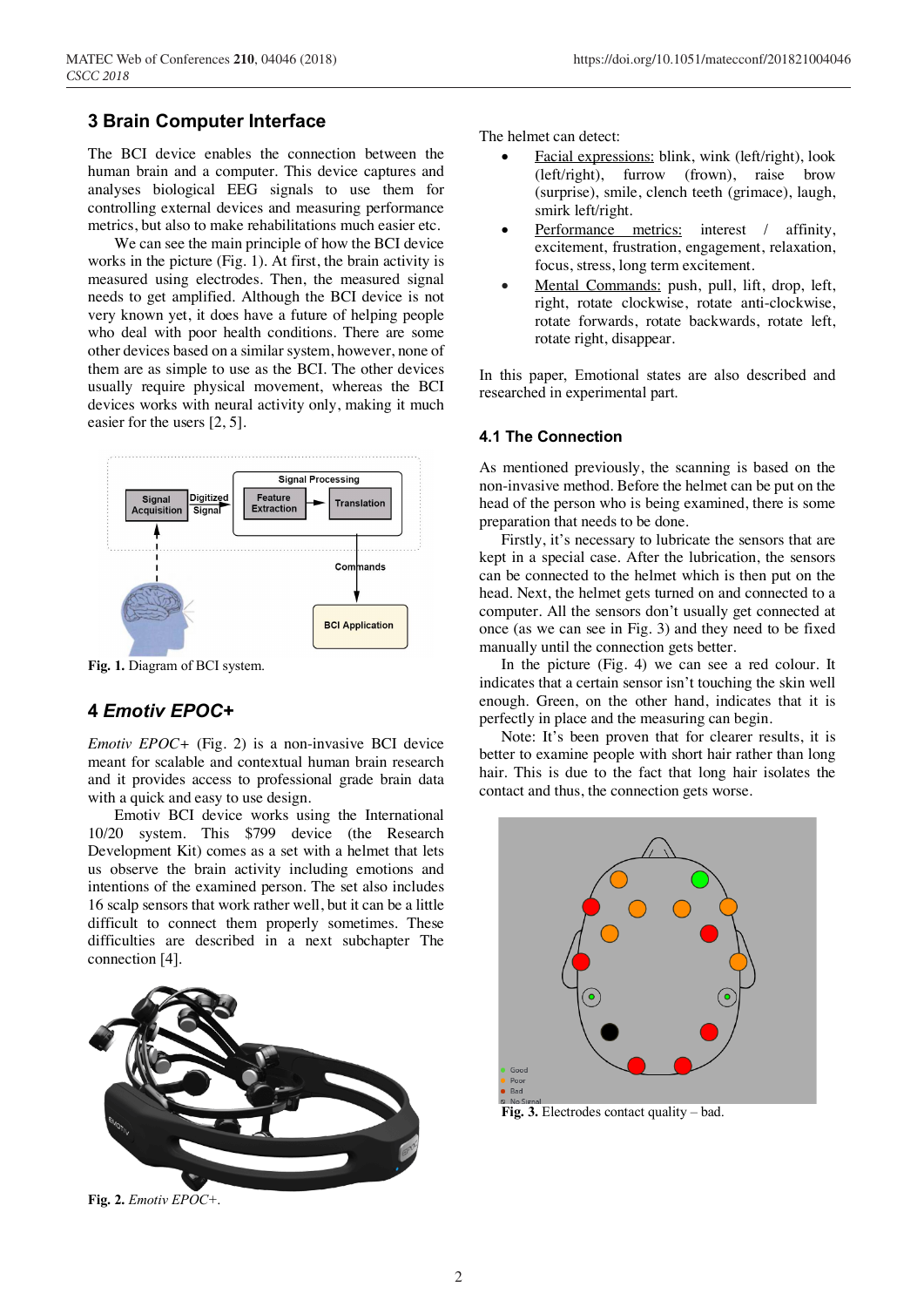



### **5 Experimental Part**

#### **5.1 Example 1: Math Exam**

The first example describes how the performance metrics were captured while the examined person was writing a math exam. This exam consisted of 2 exercises – one of them was more difficult, requiring a lot of thinking, while the second one was quite easy. This process can be seen in picture (Fig. 5). The pink colour shows interest, the dark green means engagement, the light green stands for stress, the blue is for relaxation, the red means long-term excitement and finally, the purple shows focus.

These factors tell us that the student was busy throughout the whole exam – this has to do with interest (the engagement and interest curves have a similar course). The focus and stress curves are a bit more interesting – when the student was doing the first (more difficult) exercise, it was more stressing for him than during the second exercise. Another important part is the look of the stress curve when he was told the exam was over.



**Fig. 5.** Example 1 – Math exam.

### **5.2 Example 2: Rehabilitation**

The second example is the use of the performance metrics in hospitals during rehabilitations. Because of the BCI device, the hospital worker is able to see if an exercise is stressful for a patient (or if it's not doing any physical difference to them and therefore it isn't helping the patient at all). Due to this, the worker can make a new rehabilitation plan for the patient. The picture (Fig. 6) shows a patient during his rehabilitation in the University Hospital in Ostrava.



**Fig. 6.** Example 2 – Rehabilitation.

#### **5.3 Example 3: Football Match**

The last example shows a man watching a football match. It was cut to show only a six-minute part of the whole record because this is the part where there was a high probability of scoring a goal. In this picture (Fig. 7) we can see the stress level rising to its double level. That was due to the possibility of scoring a goal that, in the end, the players didn't manage to score.



**Fig. 7.** Example 3 – Football match.

# **6 Conclusion**

The BCI is not a new invention and as useful as it is, it isn't commonly used in hospitals. Judging by the experiments, we can see that the results of this method are quite accurate. Our university works with a hospital that enjoyed trying this method and all the doctors saw it as a useful thing. However, it does have a weakness – the preparation for measuring takes a lot of time (the sensor lubrication and connecting it to a software takes about 7 to 10 minutes). If the research ends up being even more useful and helpful in the future, our university plans to buy the full, paid version so that our research can be taken to the next level. The paid version of this app offers extracting the EEG signal and then process it using statistics or informatics methods or neuronal networks. This can help us build a useful software that helps doctors diagnose brain disease or abnormal behaviour of the brain.

This work was supported by Internal Grant Agency of Tomas Bata University in Zlin under the project No. IGA/FAI/2018/008.